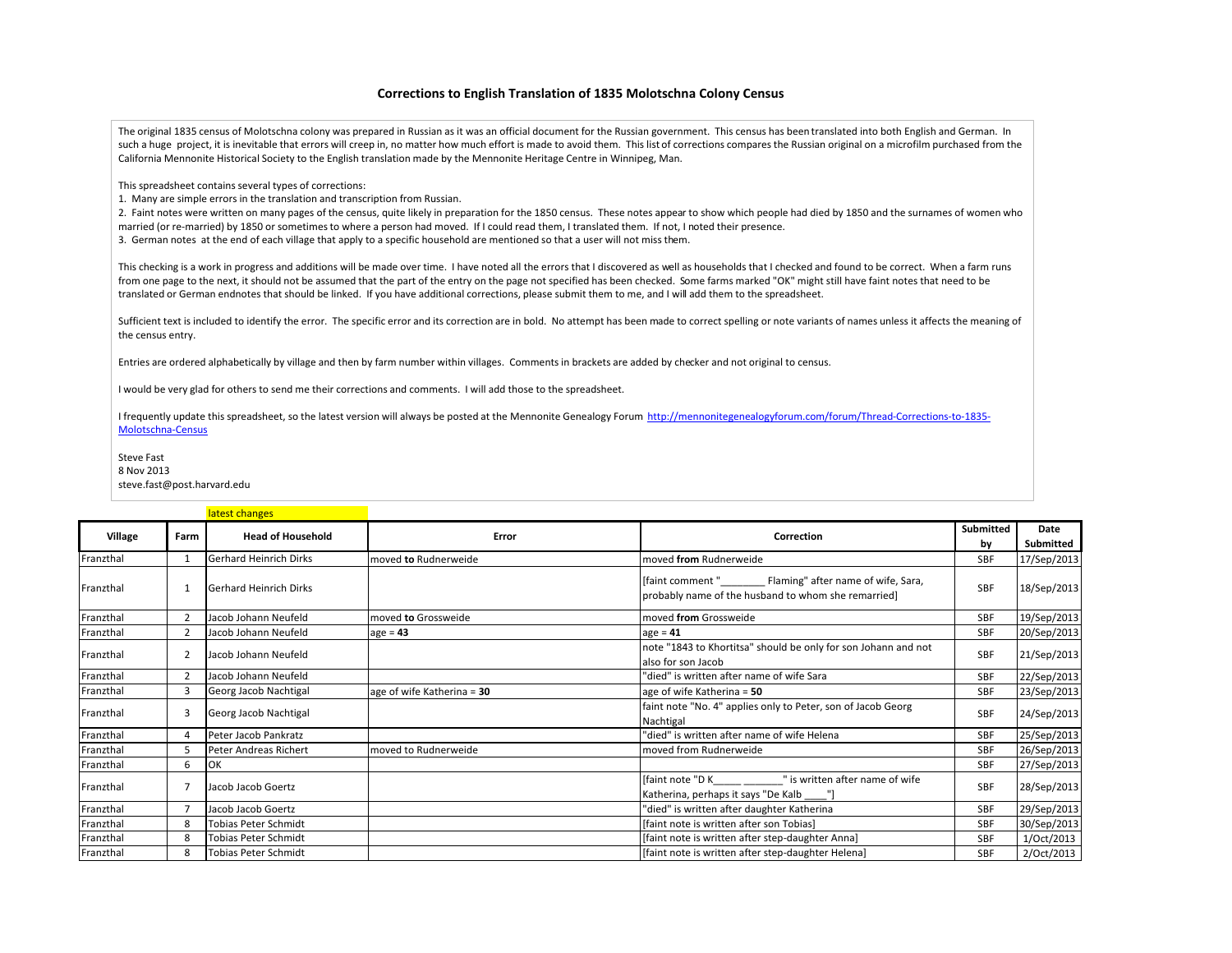| Franzthal      | 9              | Dietrich David Block             | [missing name of youngest son]                                                                              | youngest son is Wilhelm                                                                                                                                 | SBF        | 3/Oct/2013  |
|----------------|----------------|----------------------------------|-------------------------------------------------------------------------------------------------------------|---------------------------------------------------------------------------------------------------------------------------------------------------------|------------|-------------|
| Franzthal      | 10             | OK                               |                                                                                                             |                                                                                                                                                         | SBF        | 4/Oct/2013  |
| Franzthal      | 11             | OK                               |                                                                                                             |                                                                                                                                                         | SBF        | 5/Oct/2013  |
| Franzthal      | 12             | ОК                               |                                                                                                             |                                                                                                                                                         | SBF        | 6/Oct/2013  |
| Franzthal      | 13             | Andreas Jacob Pankratz           | ages of daughters are cut off by photocopy                                                                  | ages of Anna = $19$ , Sara = $14$ , Helena = $4$                                                                                                        | SBF        | 7/Oct/2013  |
| Franzthal      | 14             | Peter Peter Block                |                                                                                                             | 'died" written after Anna, wife of David Peter Block                                                                                                    | SBF        | 8/Oct/2013  |
| Franzthal      | 15             | Heinrich Christoph Hooge         | Heinrich Christopher Hooge                                                                                  | Heinrich Christoph Hooge                                                                                                                                | SBF        | 9/Oct/2013  |
| Franzthal      | 15             | Heinrich Christoph Hooge         | all four sons "came after sencus"                                                                           | all four sons "newborn after census"                                                                                                                    | SBF        | 10/Oct/2013 |
| Franzthal      | 15             | Heinrich Christoph Hooge         |                                                                                                             | faint note after wife Katherina, "Anna<br>27"                                                                                                           | SBF        | 11/Oct/2013 |
| Franzthal      | 16             | Kornelius Kornelius Siemens      | no relationship shown for dependent Kornelius                                                               | his son Kornelius                                                                                                                                       | SBF        | 12/Oct/2013 |
| Franzthal      | 17             | Peter Peter Becker               |                                                                                                             | "died" written after wife Eva                                                                                                                           | SBF        | 13/Oct/2013 |
| Franzthal      | 17             | Peter Peter Becker               | daughter Kornelia age = 12                                                                                  | daughter Kornelia age = 20                                                                                                                              | SBF        | 14/Oct/2013 |
| Franzthal      | 18             | ОК                               |                                                                                                             |                                                                                                                                                         | SBF        | 15/Oct/2013 |
| Franzthal      | 19             | Adam Adam Ratzlaff               | son Andreas died in 1832                                                                                    | son Andreas died in 1831                                                                                                                                | SBF        | 16/Oct/2013 |
| Franzthal      | 20             | Heinrich Peter Janzen            | moved to Lindenau                                                                                           | moved from Lindenau                                                                                                                                     | SBF        | 17/Oct/2013 |
| Franzthal      | 21             | Peter Peter Janzen               | out-of-wedlock son Andreas Martin Panke                                                                     | out-of-wedlock son Andreas Martin Papke                                                                                                                 | SBF        | 18/Oct/2013 |
| Franzthal      | 21             | Peter Peter Janzen               | son Daniel?                                                                                                 | son Daniel [i.e. name is correct]                                                                                                                       | SBF        | 19/Oct/2013 |
| Franzthal      | 22             | Peter Peter Unrau                |                                                                                                             | 'died" written after daughter Eva                                                                                                                       | SBF        | 20/Oct/2013 |
| Franzthal      | 22             | Peter Peter Unrau                |                                                                                                             | 'died" written after daughter Maria                                                                                                                     | SBF        | 21/Oct/2013 |
| Franzthal      | 23             | Peter Jacob Schmidt              | moved to Alexanderwohl                                                                                      | moved from Alexanderwohl                                                                                                                                | SBF        | 20/Dec/2012 |
| Franzthal      | 24             | Peter Jacob Becker               |                                                                                                             | 'died" written after wife Anna                                                                                                                          | SBF        | 21/Oct/2013 |
| Franzthal      | 25             | Heinrich Jacob Ratzlaff          |                                                                                                             | 'died" written after wife Eva                                                                                                                           | SBF        | 21/Oct/2013 |
| Franzthal      | 25             | Heinrich Jacob Ratzlaff          |                                                                                                             | 'died" written after daughter Maria                                                                                                                     | SBF        | 21/Oct/2013 |
| Franzthal      | 26             | OK                               |                                                                                                             |                                                                                                                                                         | SBF        | 21/Oct/2013 |
| Franzthal      | 27             | OK                               |                                                                                                             |                                                                                                                                                         | SBF        | 21/Oct/2013 |
| Franzthal      | 28             | Julius Gerhard Doerksen          | wife of Johann Julius, Margaretha = 30                                                                      | [probably age is 30 but 50 is also possible]                                                                                                            | SBF        | 21/Oct/2013 |
| Franzthal      | 28             | Julius Gerhard Doerksen          | Heinrich, son of Johann Julius, age = 1/4?                                                                  | Heinrich, son of Johann Julius, age = 1/4 [age is correct]                                                                                              | SBF        | 21/Oct/2013 |
| Franzthal      | 28             | Julius Gerhard Doerksen          |                                                                                                             | faint note after son Jacob "to Land                                                                                                                     | SBF        | 21/Oct/2013 |
| Franzthal      | 28             | Julius Gerhard Doerksen          |                                                                                                             | faint note after son Abraham                                                                                                                            | <b>SBF</b> | 21/Oct/2013 |
| Franzthal      | 28             | Julius Gerhard Doerksen          |                                                                                                             | faint note after son Julius                                                                                                                             | SBF        | 21/Oct/2013 |
| Franzthal      | 28             | Julius Gerhard Doerksen          |                                                                                                             | faint note after son Franz                                                                                                                              | SBF        | 21/Oct/2013 |
| Franzthal      | 28             | Julius Gerhard Doerksen          | Susana, wife of son Abram Julius                                                                            | Susanna, wife of son Abraham Julius                                                                                                                     | SBF        | 21/Oct/2013 |
| Franzthal      | 28             | Julius Gerhard Doerksen          |                                                                                                             | [note after Susanna, wife of Abraham Julius "Mar? died?"]                                                                                               | SBF        | 21/Oct/2013 |
| Franzthal      | 29             | <b>Peter Daniel Daniels</b>      |                                                                                                             | $8"$ ]<br>[faint note after Jacob, son of Peter Daniel Daniels "_______                                                                                 | SBF        | 21/Oct/2013 |
| Franzthal      | 29             | Peter Daniel Daniels             | Peter Peter Unger arrived from abroad 1812. 1814 been<br>added to census on 17.12.1820 #26 to Kol. Franztal | Peter Peter Unger arrived from abroad in 1818 and not in 1819 and<br>was recorded in the additional census schedule of 17 Dec 1820 at<br>Franzthal #26. | SBF        | 21/Oct/2013 |
| Fuerstenwerder | $\mathbf{1}$   | OK                               |                                                                                                             |                                                                                                                                                         | SBF        | 20/Dec/2012 |
| Fuerstenwerder | 2 <sup>2</sup> | <b>Cornelius Cornelius Braun</b> |                                                                                                             | ["died" is written after wife Helena]                                                                                                                   | <b>SBF</b> | 7/Nov/2013  |
| Fuerstenwerder | 3              | OK                               |                                                                                                             |                                                                                                                                                         | SBF        | 20/Dec/2012 |
| Fuerstenwerder | 6              | OK                               |                                                                                                             |                                                                                                                                                         | SBF        | 20/Dec/2012 |
| Fuerstenwerder | $\overline{7}$ | Isaak Martin Fast                | [need to translate comment]                                                                                 |                                                                                                                                                         | <b>SBF</b> | 20/Dec/2012 |
| Fuerstenwerder | 18             | OK                               |                                                                                                             |                                                                                                                                                         | SBF        | 20/Dec/2012 |
| Fuerstenwerder | 19             | OK                               |                                                                                                             |                                                                                                                                                         | SBF        | 20/Dec/2012 |
| Fuerstenwerder | 19             | Jacob Abraham Fast               | Transferred in 1831                                                                                         | Transferred in 1821                                                                                                                                     | SBF        | 20/Dec/2012 |
| Fuerstenwerder | 20             |                                  |                                                                                                             |                                                                                                                                                         | SBF        | 20/Dec/2012 |
| Fuerstenwerder | 21             | Peter Peter Unger                | [age in 1835 unclear]                                                                                       | age in 1835 = 43                                                                                                                                        | SBF        | 20/Dec/2012 |
| Fuerstenwerder | 22             | OK                               |                                                                                                             |                                                                                                                                                         | SBF        | 20/Dec/2012 |
| Fuerstenwerder | 23             | OK                               |                                                                                                             |                                                                                                                                                         | SBF        | 20/Dec/2012 |
| Fuerstenwerder | 24             | OK                               |                                                                                                             |                                                                                                                                                         | SBF        | 20/Dec/2012 |
| Halbstadt      | $\mathbf{1}$   | Johann Herman Neufeld            | wife of Johann Herman Rempel                                                                                | wife of Johann Herman Neufeld                                                                                                                           | SBF        | 13/Aug/2013 |
| Halbstadt      | $\overline{2}$ | Peter Peter Groening             | son of 2nd wife Abraham died in 1854                                                                        | son of 2nd wife Abraham died in 1834                                                                                                                    | SBF        | 13/Aug/2013 |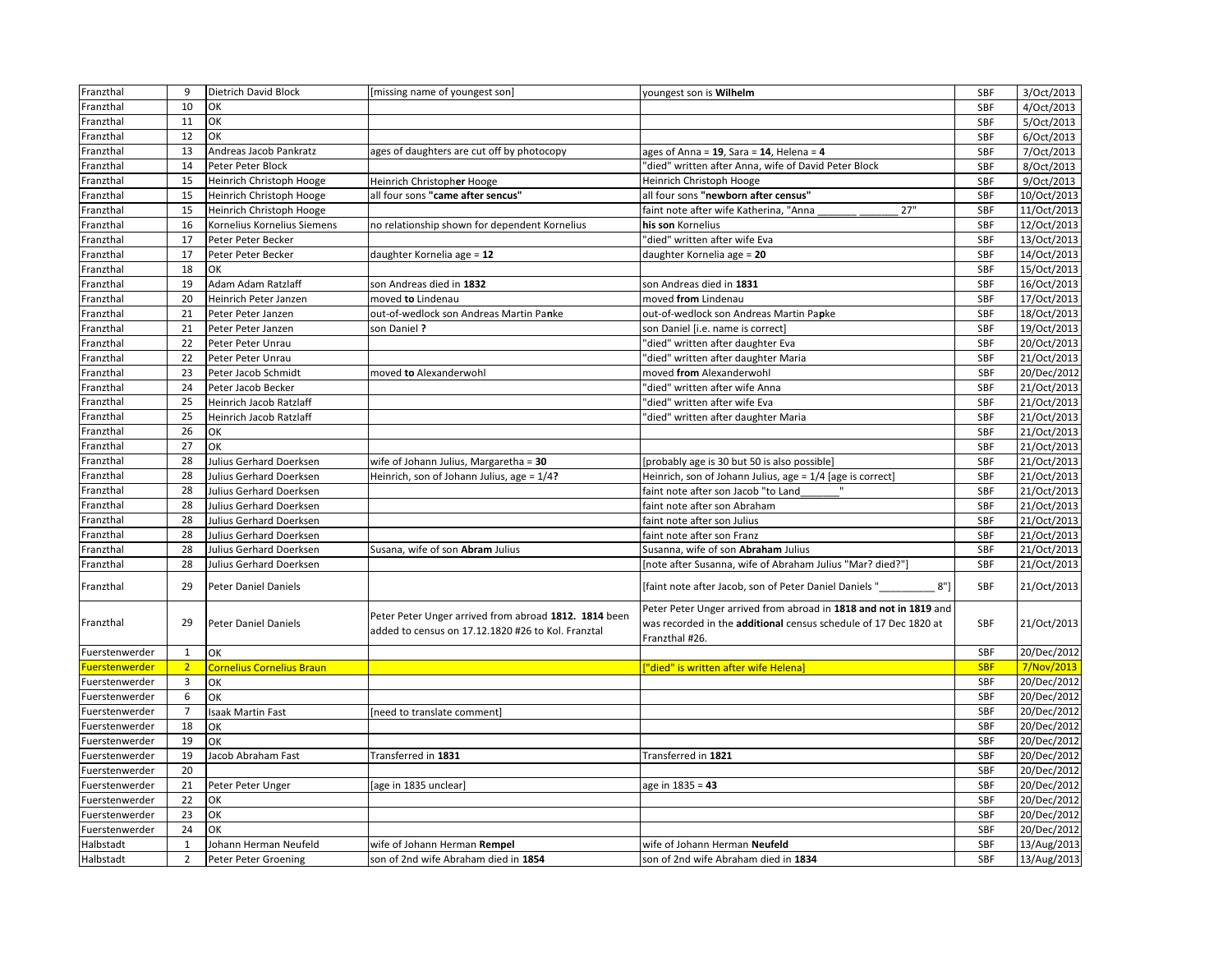| Halbstadt       | 3              | Dirk Isbrant Rempel           |                                                                           | [there is a word written faintly after daughters Agnetha and Maria]                                                                                                                                                                                                             | SBF        | 13/Aug/2013 |
|-----------------|----------------|-------------------------------|---------------------------------------------------------------------------|---------------------------------------------------------------------------------------------------------------------------------------------------------------------------------------------------------------------------------------------------------------------------------|------------|-------------|
| Halbstadt       | 4              | Abraham Johann Harder         |                                                                           | [there is a word written faintly after daughter Elisabeth the word<br>'died" written after daughter Maria]                                                                                                                                                                      | <b>SBF</b> | 13/Aug/2013 |
| Halbstadt       | 5              | <b>Bernhard Daniel Fast</b>   |                                                                           | "died" is written after wife Agneta]                                                                                                                                                                                                                                            | SBF        | 13/Aug/2013 |
| Halbstadt       | 5              | <b>Bernhard Daniel Fast</b>   |                                                                           | [German comment at end] Johann DeFehr moved out 2 Dec 1836 (1<br>male)                                                                                                                                                                                                          | SBF        | 20/Dec/2012 |
| Halbstadt       | 6              | ОК                            |                                                                           |                                                                                                                                                                                                                                                                                 | SBF        | 13/Aug/2013 |
| Halbstadt       | $\overline{7}$ | Jacob Kornelius Driedger      |                                                                           | word is written after Justina, wife of Johann Jacob Driedger,                                                                                                                                                                                                                   | SBF        | 13/Aug/2013 |
| Halbstadt       | 26             | <b>Isaak Daniel Fast</b>      |                                                                           | perhaps surname of next husband]<br>[comment at end that] Heinrich Isaac Fast moved out 2 Dec 1836 (2<br>males 5 females)                                                                                                                                                       | SBF        | 20/Dec/2012 |
| Halbstadt       | 32             | ОК                            |                                                                           |                                                                                                                                                                                                                                                                                 | SBF        | 20/Dec/2012 |
| Ladekopp        | $\mathbf{1}$   | ОК                            |                                                                           |                                                                                                                                                                                                                                                                                 | SBF        | 20/Dec/2012 |
| Ladekopp        | $\overline{2}$ | Gerhard Gerhard Fast          | Son Gerhard "? In 1817"                                                   | son Gerhard "Located in Prussia in 1816 and returned in 1817"                                                                                                                                                                                                                   | SBF        | 20/Dec/2012 |
| Ladekopp        | $\overline{2}$ | <b>Gerhard Gerhard Fast</b>   | son Gerhard died in 1828                                                  | son Gerhard died in 1822                                                                                                                                                                                                                                                        | SBF        | 20/Dec/2012 |
| Ladekopp        | 12             | Jacob Abraham Warketin        | transferred to Pordenau                                                   | transferred from Pordenau                                                                                                                                                                                                                                                       | SBF        | 20/Dec/2012 |
| Ladekopp        | 13             | ОΚ                            |                                                                           |                                                                                                                                                                                                                                                                                 | SBF        | 20/Dec/2012 |
| Ladekopp        | 13             | Peter Peter Kroeker           | (faint German note on female side)                                        |                                                                                                                                                                                                                                                                                 | SBF        | 20/Dec/2012 |
| Ladekopp        | 14             | Jakob Franz Wienz             | transferred to Lichtfelde                                                 | transferred from Lichtfelde                                                                                                                                                                                                                                                     | SBF        | 20/Dec/2012 |
| Ladekopp        | 15             | OK                            |                                                                           |                                                                                                                                                                                                                                                                                 | SBF        | 20/Dec/2012 |
| Ladekopp        | 16             | OK                            |                                                                           |                                                                                                                                                                                                                                                                                 | SBF        | 20/Dec/2012 |
| Ladekopp        | 17             | Gerhard Johann Peters         | (farm number missing)                                                     | #17                                                                                                                                                                                                                                                                             | SBF        | 20/Dec/2012 |
| Ladekopp        | 17             | Gerhard Johann Peters         | transferred to Alexanderthal                                              | transferred from Alexanderthal                                                                                                                                                                                                                                                  | SBF        | 20/Dec/2012 |
| Ladekopp        | 18             | OK                            |                                                                           |                                                                                                                                                                                                                                                                                 | SBF        | 20/Dec/2012 |
| Ladekopp        | 19             | Johann Jacob Dyck             |                                                                           | "Cornies" is written after daughter Maria's name]                                                                                                                                                                                                                               | SBF        | 13/Aug/2013 |
| Ladekopp        | 20             | OK                            |                                                                           |                                                                                                                                                                                                                                                                                 | SBF        | 20/Dec/2012 |
| Ladekopp        | 21             | <b>Cornelius Gerhard Fast</b> |                                                                           | "died" is written after wife Elisabeth's name]                                                                                                                                                                                                                                  | SBF        | 13/Aug/2013 |
| Ladekopp        | 22             | Jacob Jacob Neufeld           | age of daughter Helena = 3/4                                              | age of daughter Helena = $1/4$                                                                                                                                                                                                                                                  | SBF        | 20/Feb/2013 |
| Ladekopp        | 23             | Klaas Johann Ens              |                                                                           | Original says that Jacob Jacob Dyck transferred to Khorititsa while the translation says that he transferred from Khortitsa<br>without noting the change. Based on the context, the translation seems correct, but the correction should have been noted in<br>the translation. | SBF        | 23/Feb/2013 |
| Ladekopp        | 23             | Klaas Johann Ens              | age of Johann, son of Johann Klaas Ens in 1816 = 35                       | correct age = $38$                                                                                                                                                                                                                                                              | SBF        | 23/Feb/2013 |
| Ladekopp        | 23             | Klaas Johann Ens              | year of death of Johann, son of Johann Klaas Ens is<br>illegible          | correct year = 1828                                                                                                                                                                                                                                                             | SBF        | 23/Feb/2013 |
| Lichtfelde      | 16             | Gerhard Abram Fast            | son Gerhard arrived after census                                          | son Gerhard born after census                                                                                                                                                                                                                                                   | SBF        | 20/Dec/2012 |
| Lichtfelde      | 16             | <b>Gerhard Abram Fast</b>     | age of son Johann in 1835=?                                               | age of son Johann in $1835 = 2$                                                                                                                                                                                                                                                 | SBF        | 20/Dec/2012 |
| Lichtfelde      | 16             | Gerhard Abram Fast            | age of daughter Maria cut off                                             | age of daughter Maria =16                                                                                                                                                                                                                                                       | SBF        | 20/Dec/2012 |
| Lichtfelde      | 16             | Gerhard Abram Fast            | age of daughter Anna cut off                                              | age of daughter Anna [probably] 13 [although it could be 15]                                                                                                                                                                                                                    | SBF        | 20/Dec/2012 |
| Margenau        | 38             | <b>Isaac Wilhelm Berg</b>     | Peter Heinrich Willms died in 1839                                        | died in 1829                                                                                                                                                                                                                                                                    | <b>SBF</b> | 7/Nov/2013  |
| Margenau        | 38             | <b>Isaac Wilhelm Berg</b>     |                                                                           | ["died" written after wife Maria]                                                                                                                                                                                                                                               | <b>SBF</b> | 7/Nov/2013  |
| <b>Margenau</b> | 39             | Johann Johann Janzen          | died in 1822                                                              | died in 1 <mark>821</mark>                                                                                                                                                                                                                                                      | <b>SBF</b> | 7/Nov/2013  |
| <b>Margenau</b> | 39             | Johann Johann Janzen          | Kornelius, son of Kornelius Johann [missing note]                         | Kornelius, son of Kornelius Johann moved to Neukirch in 1846                                                                                                                                                                                                                    | <b>SBF</b> | 7/Nov/2013  |
| <b>Margenau</b> | 39             | Johann Johann Janzen          | Abraham, stepson of Johann Johann Janzen, transferred<br>in 1831 to Tiege | transferred in 1821                                                                                                                                                                                                                                                             | <b>SBF</b> | 7/Nov/2013  |
| <b>Margenau</b> | 39             | Johann Johann Janzen          | Jacob, brother of Martin Martin Wiens [missing note]                      | Jacob, brother of Martin Martin Wiens, transferred in 1823 to<br>Liebenau                                                                                                                                                                                                       | <b>SBF</b> | 7/Nov/2013  |
| Muntau          | 27             | Peter Wilhelm Tissen          | son Peter Peter's wife Elisabeth age 24                                   | son Peter Peter's wife Elisabeth age 27                                                                                                                                                                                                                                         | SBF        | 20/Dec/2012 |
| Muntau          | 27             | Peter Wilhelm Tissen          | second ? First son Heinrich                                               | Heinrich, third son of first wife of Peter Wilhelm Tissen                                                                                                                                                                                                                       | SBF        | 20/Dec/2012 |
| Muntau          | 27             | Peter Wilhelm Tissen          | David Peter's wife Elisabeth age ?                                        | David Peter's wife Elisabeth age 29                                                                                                                                                                                                                                             | SBF        | 20/Dec/2012 |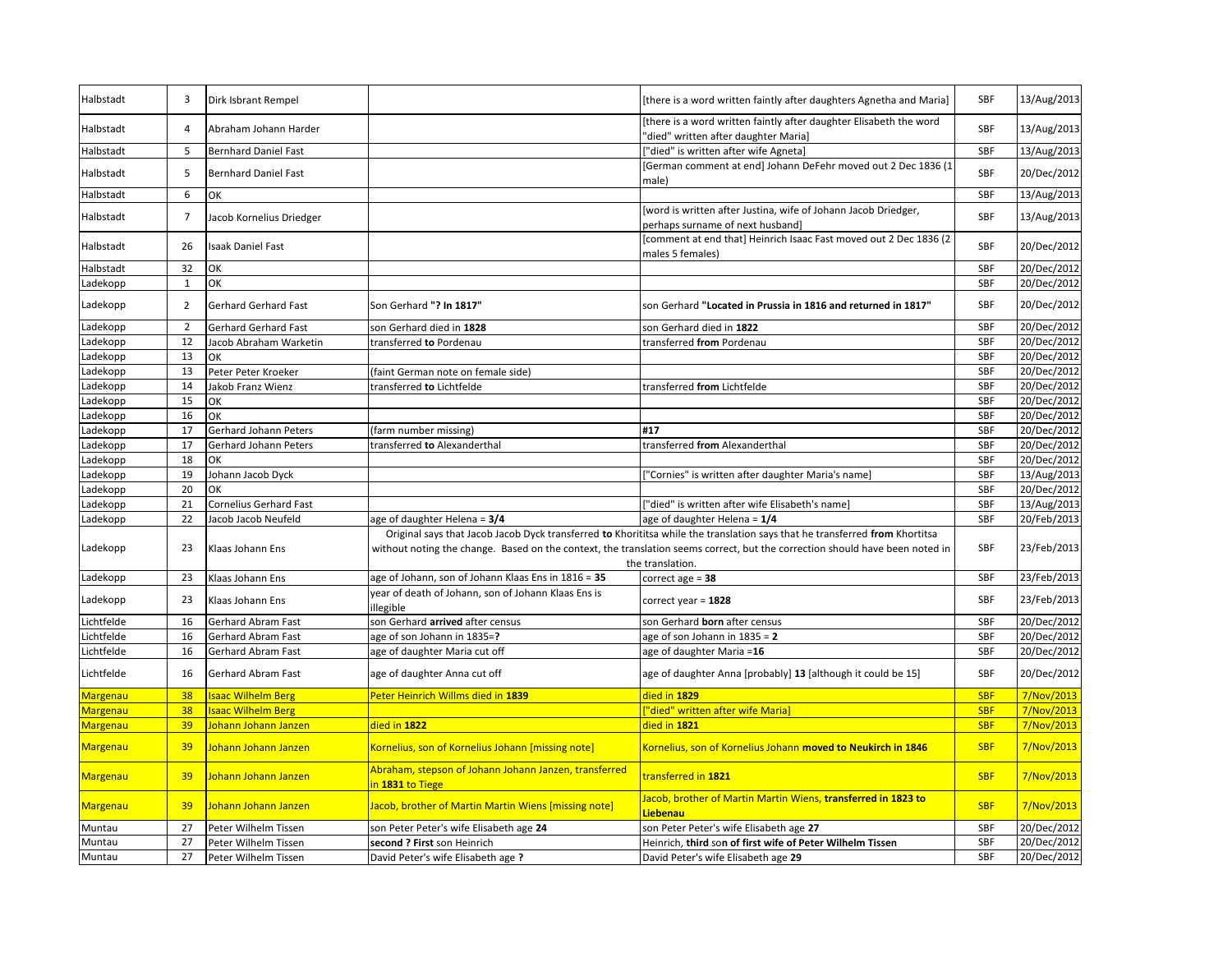| Muntau                | 27             | Peter Wilhelm Tissen       | Maria, Peter Wilhelm Tissen's daughter of first marriage                             | Maria, Peter Wilhelm Tissen's daughter of third marriage                                                                                                                                                                                                                                                                                                                                                                                                                              | SBF        | 20/Dec/2012 |
|-----------------------|----------------|----------------------------|--------------------------------------------------------------------------------------|---------------------------------------------------------------------------------------------------------------------------------------------------------------------------------------------------------------------------------------------------------------------------------------------------------------------------------------------------------------------------------------------------------------------------------------------------------------------------------------|------------|-------------|
| <b>Ohrloff</b>        | 6 <sup>1</sup> | Johann Johann Klassen      |                                                                                      | [note written after daughter Maria]                                                                                                                                                                                                                                                                                                                                                                                                                                                   | <b>SBF</b> | 7/Nov/2013  |
| <b>Ohrloff</b>        | 6 <sup>1</sup> | Johann Johann Klassen      |                                                                                      | ["died" written after daughter Katharina]                                                                                                                                                                                                                                                                                                                                                                                                                                             | <b>SBF</b> | 7/Nov/2013  |
| Ohrloff               | 6 <sup>1</sup> | Johann Johann Klassen      |                                                                                      | ["K. Wiens" written after daughter Helena]                                                                                                                                                                                                                                                                                                                                                                                                                                            | <b>SBF</b> | 7/Nov/2013  |
| Ohrloff               | $\overline{7}$ | <b>Gerhard Daniel Fast</b> | moved in 1828 from?                                                                  | moved in 1828 from Rosenort                                                                                                                                                                                                                                                                                                                                                                                                                                                           | SBF        | 20/Dec/2012 |
| Ohrloff               | $\overline{7}$ | Gerhard Daniel Fast        | age 43                                                                               | age 45                                                                                                                                                                                                                                                                                                                                                                                                                                                                                | <b>SBF</b> | 20/Dec/2012 |
| <b>Ohrloff</b>        | $7^{\circ}$    | <b>Gerhard Daniel Fast</b> |                                                                                      | ["P. Isaac"? Written after daughter Susana]                                                                                                                                                                                                                                                                                                                                                                                                                                           | <b>SBF</b> | 7/Nov/2013  |
| Ohrloff               | 7 <sup>2</sup> | <b>Gerhard Daniel Fast</b> |                                                                                      | ["J. Suderm"? Written after daughter Elizabeth]                                                                                                                                                                                                                                                                                                                                                                                                                                       | <b>SBF</b> | 7/Nov/2013  |
| <b>Ohrloff</b>        | $7^{\circ}$    | <b>Gerhard Daniel Fast</b> |                                                                                      | ["J. Hub " written after daughter Maria]                                                                                                                                                                                                                                                                                                                                                                                                                                              | <b>SBF</b> | 7/Nov/2013  |
| <b>Ohrloff</b>        | 7 <sup>2</sup> | <b>Gerhard Daniel Fast</b> |                                                                                      | ["P. Wall"? Written after daughter Agnetha]                                                                                                                                                                                                                                                                                                                                                                                                                                           | <b>SBF</b> | 7/Nov/2013  |
| <b>Ohrloff</b>        | 8 <sup>1</sup> | Bernhard Jakob Wiebe       |                                                                                      | ["died" written after Heinrich Jakob Wiebe's wife Susanna]                                                                                                                                                                                                                                                                                                                                                                                                                            | <b>SBF</b> | 7/Nov/2013  |
| Ohrloff               | 25             | Johann Johann Cornies      |                                                                                      | ["died" is written after both Johann Johann Cornies and his wife<br>Aganetha]                                                                                                                                                                                                                                                                                                                                                                                                         | SBF        | 13/Aug/2013 |
| Ohrloff               | 25             | Johann Johann Cornies      |                                                                                      | ["Ph Wiebe" is written after daughter Aganetha]                                                                                                                                                                                                                                                                                                                                                                                                                                       | SBF        | 13/Aug/2013 |
| Ohrloff               | 25             | Johann Johann Cornies      | Peter Peter Enns and brother Hermann moved to<br>in in 1823 (or 1828)<br><b>Blum</b> | moved to Blumenort in 1828                                                                                                                                                                                                                                                                                                                                                                                                                                                            | SBF        | 5/Mar/2013  |
| Ohrloff               | 25             | Johann Johann Cornies      | Jacob Peter Reimer moved in 1819?                                                    | 1819 is correct                                                                                                                                                                                                                                                                                                                                                                                                                                                                       | SBF        | 5/Mar/2013  |
| Petershagen           | 4              | Klaas Heinrich Reimer      | age 61 (64)                                                                          | age 64                                                                                                                                                                                                                                                                                                                                                                                                                                                                                | SBF        | 20/Dec/2012 |
| Petershagen           | 5              | OK                         |                                                                                      |                                                                                                                                                                                                                                                                                                                                                                                                                                                                                       | SBF        | 20/Dec/2012 |
| Petershagen           | 6              | Daniel Aron Friesen        | Transferred in 1835 to?                                                              | Transferred in 1835 to Halbstadt                                                                                                                                                                                                                                                                                                                                                                                                                                                      | SBF        | 20/Dec/2012 |
| Rosenort              | 14             | Klaas Johann Siemens       |                                                                                      | ["died" is written after wife of Klaas Johann Siemens Katherina]                                                                                                                                                                                                                                                                                                                                                                                                                      | <b>SBF</b> | 7/Nov/2013  |
| Rosenort              | 15             | <b>Peter Peter Wiebe</b>   |                                                                                      | ["died" written after Peter Peter Wiebe]                                                                                                                                                                                                                                                                                                                                                                                                                                              | <b>SBF</b> | 7/Nov/2013  |
| Rosenort              | 15             | <b>Peter Peter Wiebe</b>   |                                                                                      | [note, perhaps "Schmidt" written after daughter Maria]                                                                                                                                                                                                                                                                                                                                                                                                                                | <b>SBF</b> | 7/Nov/2013  |
| <u>Rosenort</u>       | 15             | <b>Peter Peter Wiebe</b>   |                                                                                      | [note, perhaps "Kempf" written after daughter Katherina]                                                                                                                                                                                                                                                                                                                                                                                                                              | <b>SBF</b> | 7/Nov/2013  |
| Rosenort              | 15             | <b>Peter Peter Wiebe</b>   |                                                                                      | ["died" written after daughter Agneta]                                                                                                                                                                                                                                                                                                                                                                                                                                                | <b>SBF</b> | 7/Nov/2013  |
| <mark>Rosenort</mark> | 18             | Jacob Johann Wiens         |                                                                                      | "died" written after wife Sarah]                                                                                                                                                                                                                                                                                                                                                                                                                                                      | <b>SBF</b> | 7/Nov/2013  |
| Rosenort              | 18             | Jacob Johann Wiens         |                                                                                      | "died" written after daughter Anna]                                                                                                                                                                                                                                                                                                                                                                                                                                                   | <b>SBF</b> | 7/Nov/2013  |
| Rosenort              | 18             | Jacob Johann Wiens         |                                                                                      | ["died" writen after step-daughter Margaretha]                                                                                                                                                                                                                                                                                                                                                                                                                                        | <b>SBF</b> | 7/Nov/2013  |
| Rosenort              | 19             | Johann Peter Dyck          |                                                                                      | ["died" written after wife Margaretha]                                                                                                                                                                                                                                                                                                                                                                                                                                                | <b>SBF</b> | 7/Nov/2013  |
| Rosenort              | 19             | Johann Peter Dyck          |                                                                                      | udied" written after Margaretha, daughter of Abraham Johann<br><b>Friesen1</b>                                                                                                                                                                                                                                                                                                                                                                                                        | <b>SBF</b> | 7/Nov/2013  |
| Rosenort              | 19             | Johann Peter Dyck          |                                                                                      | [longer note writen after step-daughter Helena, includes words<br>"Dyck" and "Gnaden "]                                                                                                                                                                                                                                                                                                                                                                                               | <b>SBF</b> | 7/Nov/2013  |
| Rosenort              | 19             | Johann Peter Dyck          |                                                                                      | ["died" written after Sara Friesen]                                                                                                                                                                                                                                                                                                                                                                                                                                                   | <b>SBF</b> | 7/Nov/2013  |
| Rosenort              |                |                            |                                                                                      |                                                                                                                                                                                                                                                                                                                                                                                                                                                                                       | <b>SBF</b> | 7/Nov/2013  |
| Rosenort              | 20             | Martin David Janzen        | Son David age 3                                                                      | Son David age 5                                                                                                                                                                                                                                                                                                                                                                                                                                                                       | SBF        | 20/Dec/2012 |
| <mark>Rosenort</mark> | 20             | <b>Martin David Janzen</b> |                                                                                      | ["died" written after Maria, daughter of Martin David Janzen]                                                                                                                                                                                                                                                                                                                                                                                                                         | <b>SBF</b> | 7/Nov/2013  |
| Rosenort              | 20             | Martin David Janzen        | Dirk Heinrich Wiebe died in 1833                                                     | Dirk Heinrich Wiebe died in 1835                                                                                                                                                                                                                                                                                                                                                                                                                                                      | SBF        | 20/Dec/2012 |
| Rosenort              | 20             | Martin David Janzen        | Gerhard Daniel Fast, brother-in-law (sister's husband) of<br>Dirk Heinrich Wiebe     | Gerhard Daniel Fast, "son-in-law" of Dirk Heinrich Wiebe [Note -<br>The Russian зять is ambiguous and can mean "daughter's<br>husband," "sister's husband," or "husband's sister's husband." By<br>comparing the census data to GM6, it is obvious that Gerhard<br>Daniel Fast married Elisabeth (Siemens) Wiebe, who had been the<br>wife of the older Mr. Wiebe's deceased son, also named Dirk<br>Heinrich Wiebe. Thus he was something of a son-in-law to the<br>older Mr. Wiebe. | SBF        | 20/Dec/2012 |
| Rosenort              | 20             | Martin David Janzen        | Gerhard Daniel Fast, transferred in 1823 to Ohrloff                                  | Transferred in 1828 to Ohrloff                                                                                                                                                                                                                                                                                                                                                                                                                                                        | SBF        | 20/Dec/2012 |
| Rueckenau             | $\mathbf{1}$   | OK                         |                                                                                      |                                                                                                                                                                                                                                                                                                                                                                                                                                                                                       | SBF        | 20/Dec/2012 |
| Rueckenau             | $\overline{2}$ | Christian Johann Draksel   | Died in 1814                                                                         | Died in 1819                                                                                                                                                                                                                                                                                                                                                                                                                                                                          | SBF        | 20/Dec/2012 |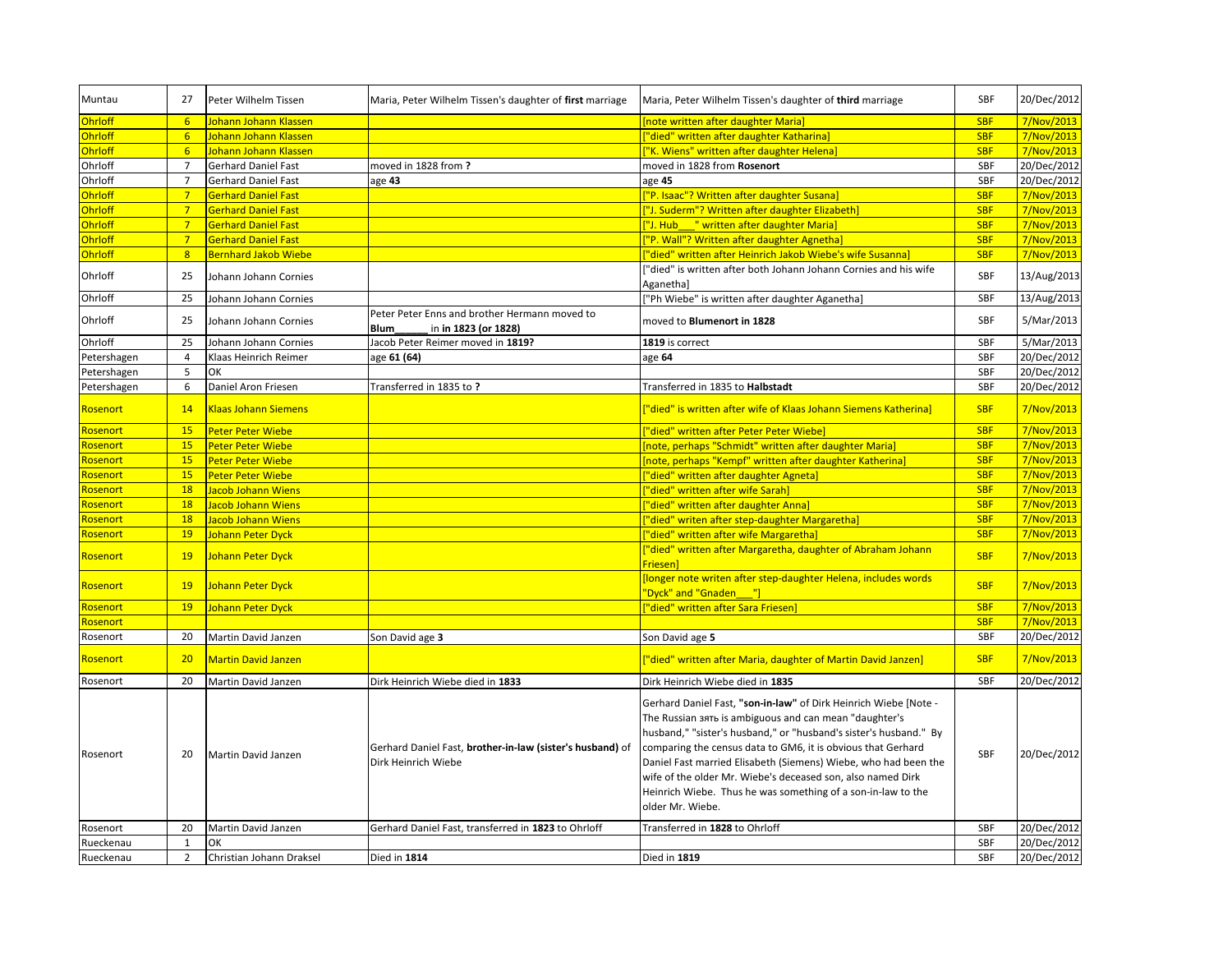| Rueckenau | $\overline{\mathbf{3}}$ | Daniel Daniel Schmidt       | Christian, son by second wife, age in 1835 = 35                                                                   | Christian, son by second wife, age in 1835 = 33                                                                                   | SBF        | 20/Dec/2012 |
|-----------|-------------------------|-----------------------------|-------------------------------------------------------------------------------------------------------------------|-----------------------------------------------------------------------------------------------------------------------------------|------------|-------------|
| Rueckenau | $\overline{3}$          | Daniel Daniel Schmidt       | Jacob, son by second wife, ? In 1839                                                                              | Jacob, son by second wife, died (?) In 1839                                                                                       | SBF        | 20/Dec/2012 |
| Rueckenau | $\overline{3}$          | Daniel Daniel Schmidt       | Peter, son of Jacob Daniel, ??                                                                                    | Peter, son of Jacob Daniel, died (?) in 1841                                                                                      | SBF        | 20/Dec/2012 |
| Rueckenau | $\overline{4}$          | Jacob Johann Drechsler      | Jacob Johann Drechsler                                                                                            | Jacob Johann Draksel                                                                                                              | SBF        | 20/Dec/2012 |
| Rueckenau | $\overline{4}$          | Jacob Johann Drechsler      | Stepson of Jacob Jacob Drechsler                                                                                  | Jacob Jacob Draksel, stepson of Cornelius Jacob Ensz                                                                              | <b>SBF</b> | 20/Dec/2012 |
| Rueckenau | $\overline{4}$          | Jacob Johann Drechsler      | His stepdaughters Helena, Barbara, and ? Drechsler                                                                | His stepdaughters Helena, Barbara, and Susanna Draksel                                                                            | SBF        | 20/Dec/2012 |
| Rueckenau | 5                       | OK                          |                                                                                                                   |                                                                                                                                   | SBF        | 20/Dec/2012 |
|           | 6                       |                             |                                                                                                                   | [Russian is воспитаник which means someone raised or trained, so                                                                  | SBF        | 20/Dec/2012 |
| Rueckenau |                         | Gerhard Jacob Enz           | He brought up                                                                                                     | it could be a child, pupil, or apprentice]                                                                                        |            |             |
| Rueckenau | $\overline{7}$          | Jacob Georg Loewen          | Jacob, son of Jacob Jacob Wiens to ? In 1846                                                                      | Jacob, son of Jacob Jacob Wiens to Waldheim In 1846                                                                               | SBF        | 20/Dec/2012 |
| Rueckenau | $\overline{7}$          | Jacob Georg Loewen          | Katharina, daughter of Peter Jacob Wiens, age = 1/2                                                               | Katharina, daughter of Peter Jacob Wiens, age = 1/4 [very likely]                                                                 | SBF        | 20/Dec/2012 |
| Rueckenau | 8                       | OK                          |                                                                                                                   |                                                                                                                                   | SBF        | 20/Dec/2012 |
| Rueckenau | 9                       | Aron Johann Peters          | Anganetha, wife of Aron Johann Peters                                                                             | Agatha, wife of Aron Johann Peters                                                                                                | SBF        | 20/Dec/2012 |
| Rueckenau | 10                      | Abraham Jacob Ensz          | Daniel, son of Franz Paul Martens, age in 1835 = 3                                                                | Daniel, son of Franz Paul Martens, age in 1835 = 5                                                                                | SBF        | 20/Dec/2012 |
| Rueckenau | 10                      | Abraham Jacob Ensz          |                                                                                                                   | Another stepson, Abraham Paul Martens, age in 1835 = 36 Another stepson, Abraham Paul Martens, age in 1835 = 30                   | SBF        | 20/Dec/2012 |
| Rueckenau | 10                      | Abraham Jacob Ensz          | Sons of Abraham Paul Martens, Abraham, Franz, Johann,<br>to Landskrone in ?                                       | Sons of Abraham Paul Martens, Abraham, Franz, Johann, to<br>Landskrone in 1839                                                    | SBF        | 20/Dec/2012 |
| Rueckenau | 10                      | Abraham Jacob Ensz          | Franz, son of Abraham Paul Martens, age in 1835 = 5                                                               | Franz, son of Abraham Paul Martens, age in 1835 = 4                                                                               | SBF        | 20/Dec/2012 |
| Rueckenau | 10                      | Abraham Jacob Ensz          | Johann, son of Abraham Paul Martens, age in 1835 = ?                                                              | Johann, son of Abraham Paul Martens, age in 1835 = 2                                                                              | SBF        | 20/Dec/2012 |
| Rueckenau | 11                      | Jacob Jacob Barkmann        | His son Jacob, age in $1835 = 16$                                                                                 | His son Jacob, age in $1835 = 15$                                                                                                 | SBF        | 20/Dec/2012 |
| Rueckenau | 11                      | Jacob Jacob Barkmann        | His son Peter, age in $1835 = 8$                                                                                  | His son Peter, age in $1835 = 9$                                                                                                  | SBF        | 20/Dec/2012 |
| Rueckenau | 12                      | Peter David Klassen         | Age in 1835 = ?                                                                                                   | age in 1835 = 45                                                                                                                  | SBF        | 20/Dec/2012 |
| Rueckenau | 13                      | OK                          |                                                                                                                   |                                                                                                                                   | SBF        | 20/Dec/2012 |
| Rueckenau | 13                      | Daniel Daniel Schmidt       | [faint note in German on female side]                                                                             |                                                                                                                                   | SBF        | 20/Dec/2012 |
| Rueckenau | 14                      | OK                          |                                                                                                                   |                                                                                                                                   | <b>SBF</b> | 20/Dec/2012 |
| Rueckenau | 15                      | OK                          |                                                                                                                   |                                                                                                                                   | SBF        | 20/Dec/2012 |
| Rueckenau | 16                      | OK                          |                                                                                                                   |                                                                                                                                   | SBF        | 20/Dec/2012 |
| Rueckenau | 17                      | Martin Jacob Barkmann       | [faint note in German on male side]                                                                               |                                                                                                                                   | SBF        | 20/Dec/2012 |
| Rueckenau | 18                      | OK                          |                                                                                                                   |                                                                                                                                   | SBF        | 20/Dec/2012 |
| Rueckenau | 19                      | OK                          |                                                                                                                   |                                                                                                                                   | SBF        | 20/Dec/2012 |
| Rueckenau | 20                      | Peter Jacob Penner          | Moved to Margenau                                                                                                 | Moved from Margenau                                                                                                               | SBF        | 20/Dec/2012 |
| Rueckenau | 21                      | Michael Leonhard Hamm       | (skipped person)                                                                                                  | Jacob, son of Jacob Michael, newborn after 1816, age = 1 in 1835                                                                  | SBF        | 20/Dec/2012 |
| Rueckenau | 21                      | Michael Leonhard Hamm       | Martin, son of Martin Michael, age in 1835 = ?                                                                    | Martin, son of Martin Michael, age in 1835 = 1/2                                                                                  | SBF        | 20/Dec/2012 |
| Rueckenau | 22                      | Jacob Johann Thiessen       | Moved to Chortitsa district                                                                                       | Moved to Chortitsa district in 1846                                                                                               | SBF        | 20/Dec/2012 |
| Rueckenau | 23                      | OK                          |                                                                                                                   |                                                                                                                                   | SBF        | 20/Dec/2012 |
| Rueckenau | 24                      | Klaas Klaas Wiens           | Peter Daniel Schmidt, son-in-law of Klaas Klaas Wiens                                                             | [Russian зять is ambiguous and could be daughter's husband,<br>sister's husband, or husband's sister's husband]                   | SBF        | 20/Dec/2012 |
| Rueckenau | 25                      | OK                          |                                                                                                                   |                                                                                                                                   | SBF        | 20/Dec/2012 |
| Rueckenau | 25                      | Johann Georg Loewen         | Peter, of Jacob Loewen, transferred to Blumenort in 1832 Peter, of Jacob Loewen, transferred to Blumenort in 1834 |                                                                                                                                   | SBF        | 20/Dec/2012 |
| Rueckenau | 25                      | Johann Georg Loewen         | Abraham and Jacob, of Jacob Loewen, 1846 ??                                                                       | Abraham and Jacob, of Jacob Loewen, to Waldheim in 1846                                                                           | SBF        | 20/Dec/2012 |
| Rueckenau | 25                      | Johann Georg Loewen         | Jacob Isaak Ensz, transferred with the family                                                                     | Jacob Isaak Ensz, <b>ditto with family</b> [i.e., transferred in 1846 to Tiege<br>with family, as did Wilhelm Isaak Loewen above] | <b>SBF</b> | 20/Dec/2012 |
| Rueckenau | 26                      | Peter Jacob Wiens           | son Gerhard                                                                                                       | son Gerhard, died 39 [presumably in 1839?]                                                                                        | SBF        | 20/Dec/2012 |
| Rueckenau | 26                      | Peter Jacob Wiens           | Johann, son of Peter Peter Wiens, age in 1835 = 1/2                                                               | Johann, son of Peter Peter Wiens, age in 1835 = 1/4                                                                               | <b>SBF</b> | 20/Dec/2012 |
| Rueckenau | 27                      | Kornelius Kornelius Klassen | [faint note in German on female side]                                                                             |                                                                                                                                   | SBF        | 20/Dec/2012 |
| Rueckenau | 27                      | OK                          |                                                                                                                   |                                                                                                                                   | SBF        | 20/Dec/2012 |
| Rueckenau | 28                      | Abraham Johann Thiessen     |                                                                                                                   | "died" is written after Abraham Johann Thiessen]                                                                                  | SBF        | 20/Dec/2012 |
| Rueckenau | 28                      | OK                          |                                                                                                                   |                                                                                                                                   | SBF        | 20/Dec/2012 |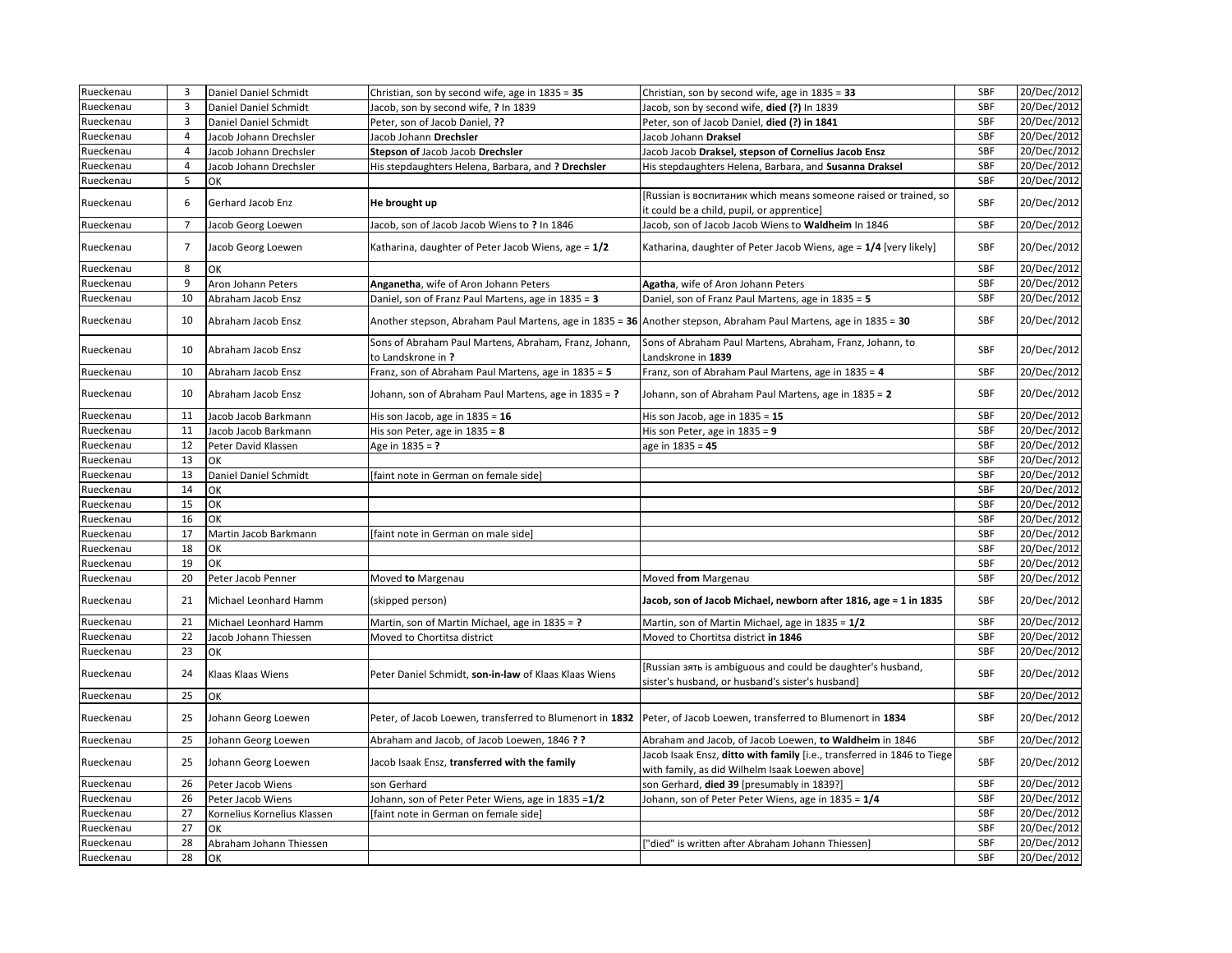| Rueckenau    | 29                      | Abraham Abraham Reimer           | Anna, wife of Abraham Abraham Reimer, age 56                            | Anna, wife of Abraham Abraham Reimer, age 66                                       | SBF        | 20/Dec/2012 |
|--------------|-------------------------|----------------------------------|-------------------------------------------------------------------------|------------------------------------------------------------------------------------|------------|-------------|
| Rudnerweide  | 10                      | OK                               |                                                                         |                                                                                    | SBF        | 20/Dec/2012 |
| Rudnerweide  | 11                      | Johann Abraham Sudermann         | resident Jacob David Klassen, transferred in 1833 from<br>Pordenau      | resident Jacob David Klassen, transferred in 1833 to Pordenau                      | SBF        | 20/Dec/2012 |
| Rudnerweide  | 12                      | OK                               |                                                                         |                                                                                    | SBF        | 20/Dec/2012 |
| Rudnerweide  | 13                      | OK                               |                                                                         |                                                                                    | SBF        | 20/Dec/2012 |
| Rudnerweide  | <b>Total</b>            |                                  | 12 persons                                                              | 13 persons                                                                         | SBF        | 20/Dec/2012 |
| Schardau     | $\mathbf{1}$            | Franz David Heinrichs            | brother Johann was admitted                                             | brother Johann was skipped [i.e., in 1816 census]                                  | SBF        | 15/Aug/2013 |
| Schardau     | $\overline{2}$          | Johann Peter Penner              | daughter Katharina age = 4[?]                                           | daughter Katharina age = 9                                                         | SBF        | 15/Aug/2013 |
| Schardau     | $\overline{\mathbf{3}}$ | Abraham Heinrich Schmidt         | stepdaughter Aganetha Walman                                            | stepdaughter Aganetha Boschman                                                     | SBF        | 15/Aug/2013 |
| Schardau     | $\overline{4}$          | OK                               |                                                                         |                                                                                    | SBF        | 15/Aug/2013 |
| Schardau     | 5                       | Jakob Gerhard Abend              |                                                                         | [word is written after daughter Justina]                                           | SBF        | 15/Aug/2013 |
| Schardau     | 6                       | Heinrich Heinrich Gaede          |                                                                         | "died" is written after wife Anna]                                                 | SBF        | 15/Aug/2013 |
| Schardau     | $\overline{7}$          | ОК                               |                                                                         |                                                                                    | SBF        | 15/Aug/2013 |
| Schardau     | 8                       | OK                               |                                                                         |                                                                                    | SBF        | 15/Aug/2013 |
| Schardau     | 9                       | OK                               |                                                                         |                                                                                    | SBF        | 15/Aug/2013 |
| Schardau     | 10                      | Jacob Heinrich Nickel            | $age = 43$                                                              | $age = 45$                                                                         | SBF        | 15/Aug/2013 |
| Schardau     | 10                      | Jacob Heinrich Nickel            |                                                                         | "died" is written after wife Anna]                                                 | SBF        | 15/Aug/2013 |
| Schardau     | 11                      | OK                               |                                                                         |                                                                                    | SBF        | 15/Aug/2013 |
| Schardau     | 12                      | OK                               |                                                                         |                                                                                    | SBF        | 15/Aug/2013 |
| Schardau     | 13                      | OK                               |                                                                         |                                                                                    | <b>SBF</b> | 15/Aug/2013 |
| Schardau     | 14                      | <b>Gerhard Cornelius Kliewer</b> | age = <b>41</b>                                                         | $age = 42$                                                                         | SBF        | 15/Aug/2013 |
| Schardau     | 15                      | OK                               |                                                                         |                                                                                    | SBF        | 15/Aug/2013 |
|              |                         |                                  |                                                                         |                                                                                    |            |             |
| Schardau     | 16                      | Jacob Peter Janzen               | stepsons [no first names], sons of Johann Schroeder                     | stepsons Peter and Abraham, sons of Johann Schmidt                                 | SBF        | 15/Aug/2013 |
| Schardau     | 17                      | Peter Heinrich Lorenz            |                                                                         | [word is written after daughter Maria, perhaps surname of<br>husbandl              | SBF        | 15/Aug/2013 |
| Schardau     | 18                      | Heinrich Johann Abrahams         |                                                                         | "died" is written after wife Sara]                                                 | SBF        | 15/Aug/2013 |
| Schardau     | 19                      | Jakob Johann Heinrichs           |                                                                         | "died" is written after wife Anna]                                                 | SBF        | 15/Aug/2013 |
| Schardau     | 20                      | Heinrich Johann Schmidt          |                                                                         | "died" is written after both wife Sara and stepdaughter Maria<br>Stobbe]           | SBF        | 15/Aug/2013 |
| Schardau     | 21                      | OK                               |                                                                         |                                                                                    | SBF        | 15/Aug/2013 |
| Schardau     | 22                      | Heinrich Heinrich Voth           |                                                                         | "died" is written after wife Susanna]                                              | SBF        | 15/Aug/2013 |
| Schardau     | 23                      | Peter Heinrich Pauls             | Transferred in 1825 from Alexanderthal                                  | Transferred in 1826 from Alexanderwohl                                             | SBF        | 20/Dec/2012 |
| Schardau     | 24                      | OK                               |                                                                         |                                                                                    | SBF        | 15/Aug/2013 |
| Schardau     | 25                      | OK                               |                                                                         |                                                                                    | SBF        | 15/Aug/2013 |
| Schardau     | 26                      | Peter Peter Loewen               |                                                                         | "died" is written after wife Susanna]                                              | SBF        | 15/Aug/2013 |
| Schardau     | 27                      | Peter Johann Penner              | Isaac Martin Fast, transferred with family in 1828 to<br>Fuerstenwerder | Isaac Martin Fast, transferred with family in 1821 [probably] to<br>Fuerstenwerder | SBF        | 20/Dec/2012 |
| Schardau     | 27                      | Peter Johann Penner              | Maria, daughter from second wife                                        | Maria, daughter from first wife                                                    | SBF        | 20/Dec/2012 |
| Schardau     | 28                      | Isaak Isaak Harder               | Isaak, Isaak Isaak Harder's son, age in 1835 = 30                       | Isaak, Isaak Isaak Harder's son, age in 1835 = 39                                  | SBF        | 20/Dec/2012 |
| Schardau     | 28                      | Isaak Isaak Harder               | Maria, daughter of Isaak Isaak Harder, age = 17                         | Maria, daughter of Isaak Isaak Harder, age = 7                                     | SBF        | 20/Dec/2012 |
| Schardau     | 28                      | Isaak Isaak Harder               |                                                                         | [word is written after other son Jacob]                                            | SBF        | 15/Aug/2013 |
| Schardau     | 29                      | Peter Peter Goertz               | brother Heinrich died in 1825                                           | brother Heinrich died in 1826                                                      | SBF        | 15/Aug/2013 |
| Schardau     | 29                      | Peter Peter Goertz               |                                                                         | "Wiebe" is written after sister Elisabeth]                                         | SBF        | 15/Aug/2013 |
| Schardau     | 30                      | Cornelius Heinrich Ewert         |                                                                         | "H. Janz" {probably} is written after wife Elisabeth]                              | SBF        | 15/Aug/2013 |
| Schardau     | 30                      | Cornelius Heinrich Ewert         | Johann Johann Toews transferred in 1823 to Tiege                        | Johann Johann Toews transferred in 1833 to Tiege                                   | SBF        | 15/Aug/2013 |
| Schardau     | 31                      | OK                               |                                                                         |                                                                                    | SBF        | 15/Aug/2013 |
| <b>Tiege</b> | 16                      | <b>Wilhelm Isaak Loewen</b>      |                                                                         | ["died" written after Wilhelm Isaak Loewen]                                        | <b>SBF</b> | 7/Nov/2013  |
| <b>Tiege</b> | 16                      | Wilhelm Isaak Loewen             | Jakob Isaak Enns moved from<br>au in 1826                               | Jakob Isaak Enns moved from Ruekkenau in 1827                                      | <b>SBF</b> | 7/Nov/2013  |
| <b>Tiege</b> | 16                      | Wilhelm Isaak Loewen             | Jakob Isaak Enns died in 1816                                           | Jakob Isaak Enns died in 1826                                                      | <b>SBF</b> | 7/Nov/2013  |
| <b>Tiege</b> | 16                      | <b>Wilhelm Isaak Loewen</b>      |                                                                         | ["died" written after wife Helena]                                                 | <b>SBF</b> | 7/Nov/2013  |
| <b>Tiege</b> | 17                      | Johann Franz Wiens               | son Cornelius age 45?                                                   | son Cornelius age 43                                                               | <b>SBF</b> | 7/Nov/2013  |
|              |                         |                                  |                                                                         |                                                                                    |            |             |